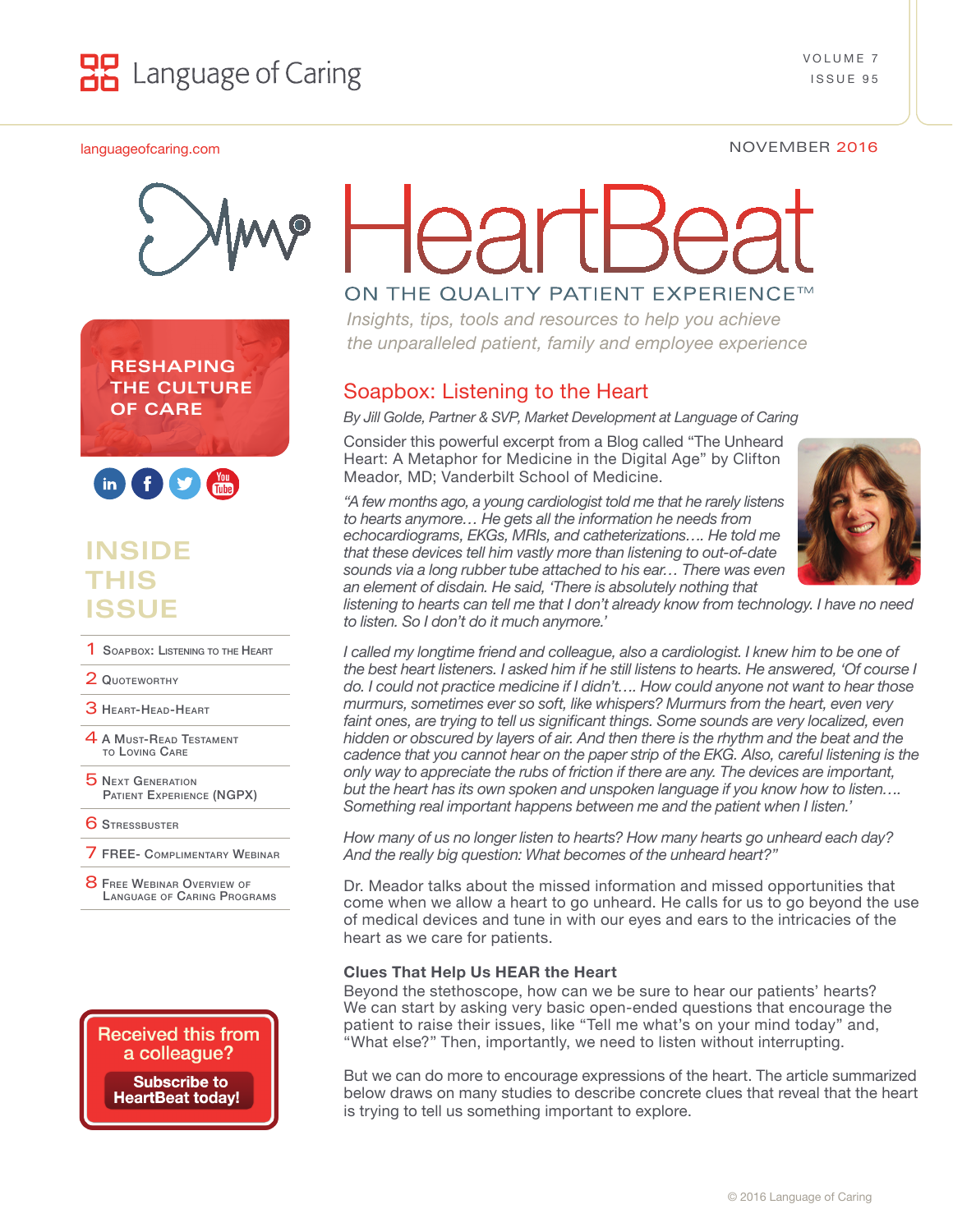Lang, F., Floyd, M. & Beine, K (2000) Clues to patients' explanations and concerns about their illnesses: A call for active listening. *Archives of Family Medicine*, 9(3):222-227.

**Direct statement(s)** by the patient of explanations, emotions, expectations, and impact of the illness (Balint, 1964)

**Expression of feelings** about the illness (without the patient naming a specific illness)

- **•** Direct, projected, or denied expression of feelings or concerns
- **•** Symptoms described with vivid intensity
- **•** Nonverbal expression of concern, e.g., maternal grimace (Butler, 1995)

**Attempts to explain** or understand symptoms (without the patient naming a specific illness)

- **•** Statements revealing effort to explain or understand symptoms
- **•** Description of unnamed disease
- **•** "Loaded questions" or statements (implies effort to understand)

#### **Speech clues**

- **•** Repetition of statement or idea about the illness (Brown, Weston & Stewart, 1989)
- **•** Speech censorship and prolonged reflective pauses (Neighbour, 1987)

#### **Sharing a personal story**

**Behavior clues** indicative of unidentified concerns, dissatisfaction, or unmet needs

- **•** "Routine visit" without specific expressed concern or expectation (Barsky, 1981)
- **•** Presence of other people during the visit
- **•** Patient interrupts physician (Realini et al., 1995 )
- **•** "By the way . . ." statements at the close of the visit (White, Levinson & Roter, 1994)
- **•** Reluctance to accept recommendations
- **•** Seeking a second opinion or an early return appointment
- **•** Expression of dissatisfaction with prior care (Barsky, 1981)

All of these are alerts for us. When we hear these, we would be wise to lean forward and gently probe. For instance:

- "You sound concerned?"
- "I'm not sure we're getting at what is concerning you?"
- "I'm wondering if there is still something unsettling in your mind about this?"
- "I want to be sure you've shared with me everything that's concerning you, so we can establish the best agenda for today?"
- "You look sort of skeptical. Please tell me what you're thinking."

For Dr. Meador, listening to the patient's heart physically and spiritually is key to quality care and also to a strong connection and relationship between us and our patients. Sometimes, the technology we use to listen dampens instead of amplifying heart sounds.

"Sometimes, the technology we use to listen dampens instead of amplifying heart sounds."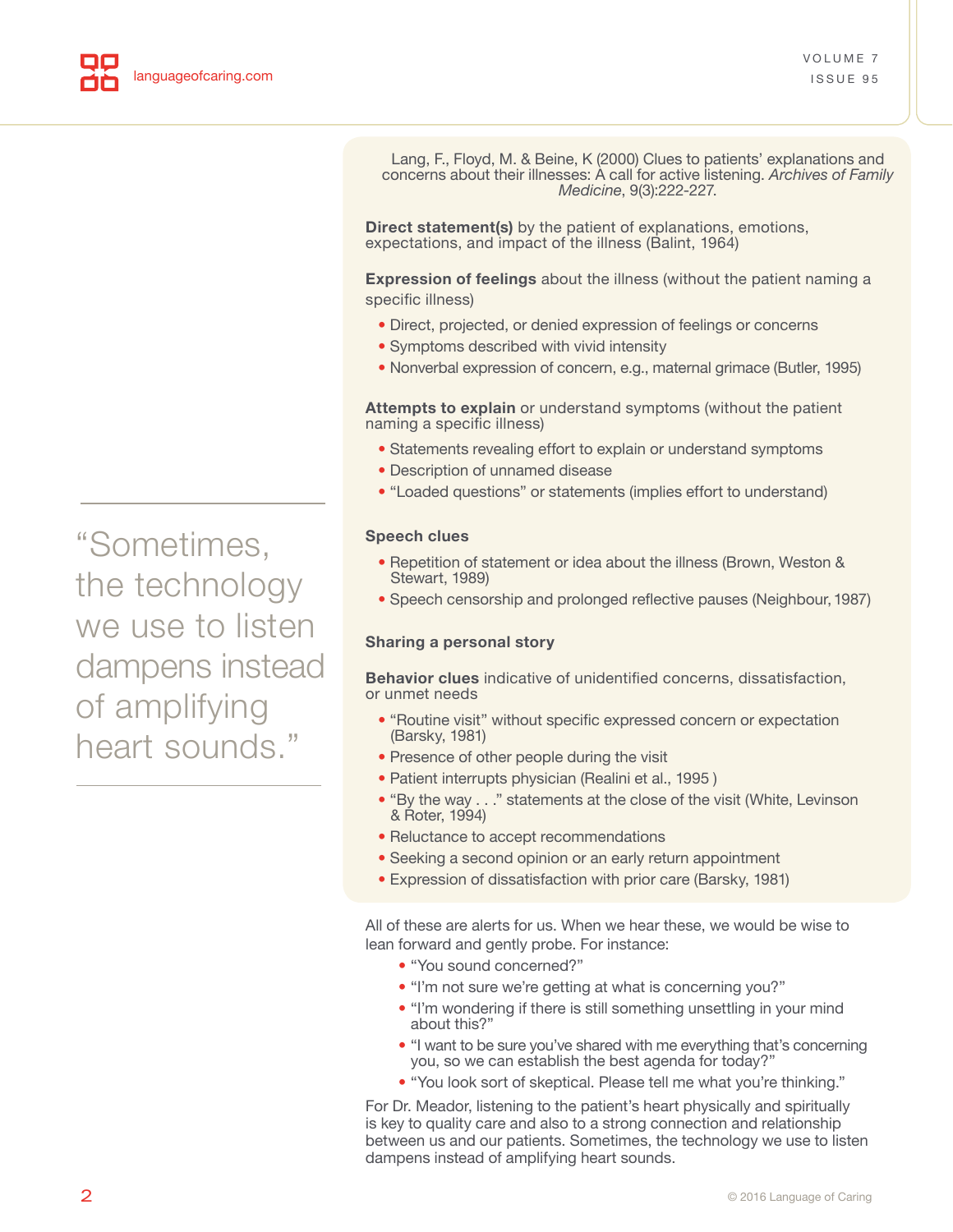<span id="page-2-0"></span>

3. Grant focused blocks of time to individual team members, rather than trying to accommodate everyone all the time.

For more details *[click here](http://www.mindful.org/the-fight-for-focus/)*.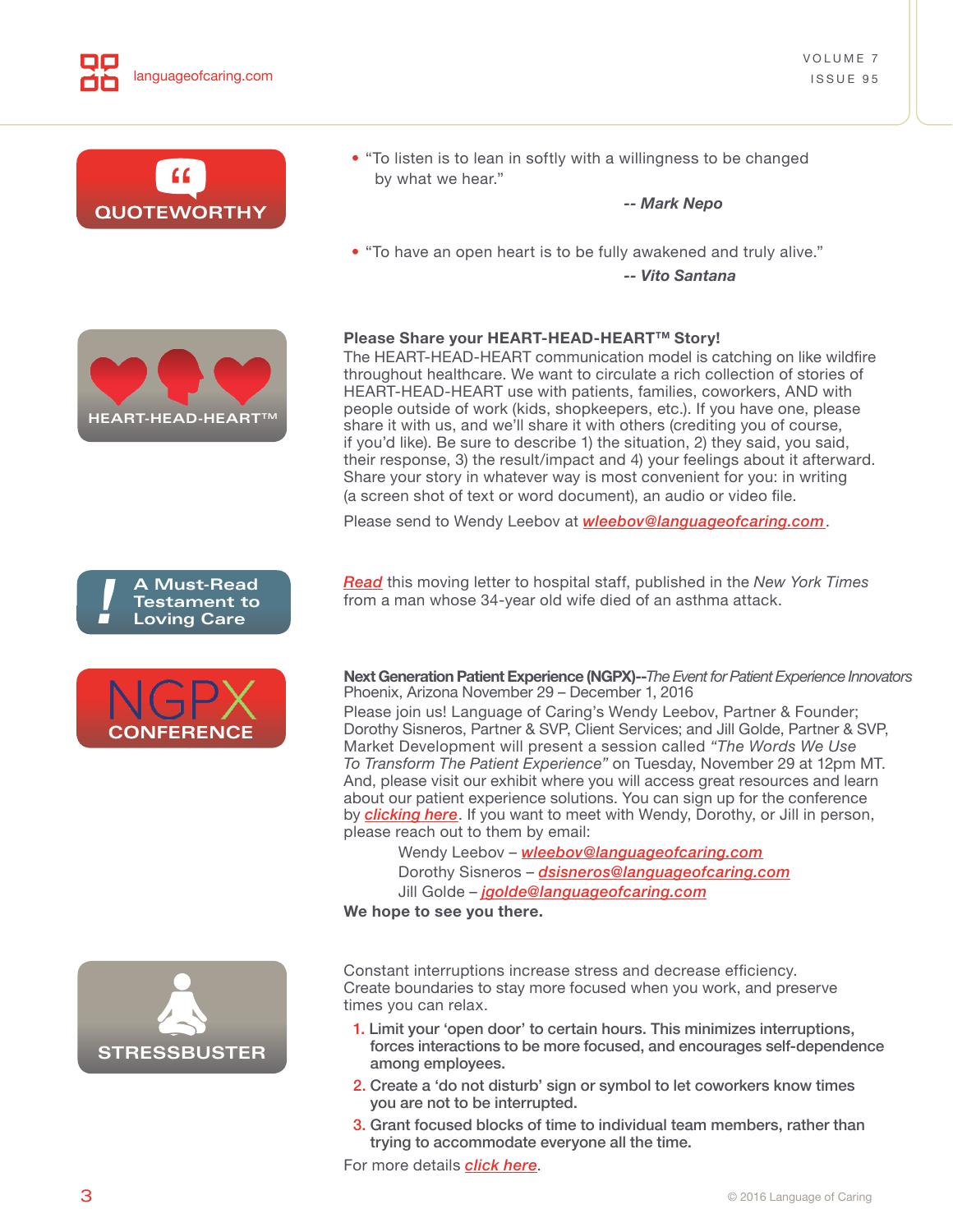<span id="page-3-0"></span>

# **LANGUAGE OF CARING WEBINAR SERIES PRESENTS A** COMPLIMENTARY WEBINAR

**WEDNESDAY, December 7, 2016 1–2 PM (EST)**

# **How to Align Recognition Practices with Your Pursuit of the Great Patient Experience**

It is human nature to want recognition for your strengths, accomplishments, hard work and contributions. Our employee survey results tell us that, while most of us recognize our teams for their efforts and results, our employees crave even more appreciation. In this webinar, we identify concrete ways to ensure that your recognition practices and programs align with, support and advance your organization's values and the exceptional patient, family and employee experience.

#### *Highlights:*

- The elements of an appreciative culture
- Common myths and facts about employee recognition
- Tactics that spark commitment, engagement, and peak performance of individuals and teams
- Holiday Time: How your organization can promote meaningful gift-giving
- Our all-time favorite approaches

**SIGN UP FOR THE [COMPLIMENTARY WEBINAR](https://attendee.gotowebinar.com/register/6692486862686848260) HERE**

### **WHO SHOULD ATTEND?**

• *Patient experience champions, managers, supervisors, executives, physician leaders, practice managers, HR and employee engagement professionals, training and OD professionals.*

## **WEBINAR FACULTY**



Wendy Leebov, Jill Golde, and Dorothy Sisneros, Partners at Language of Caring, are passionate advocates for creating healing environments for patients, families, and the entire healthcare team. They've served as healthcare leaders, organization development professionals, instructional designers, strategists, and coaches. Together, they provide high-impact programs and consulting services, supporting healthcare organizations with culture change strategies, training and tools for enhancing the patient, family and employee experience.